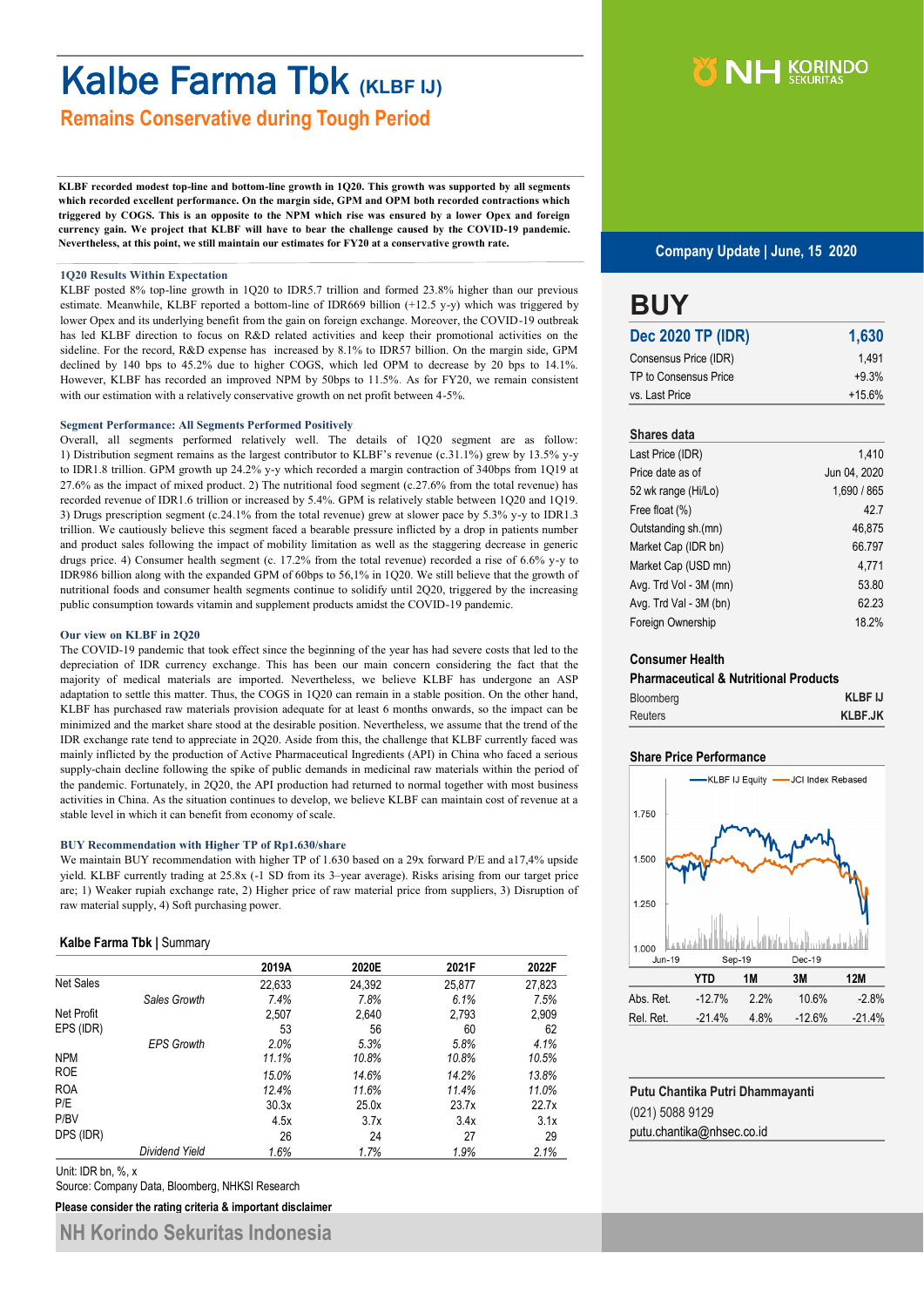#### **Performance Highlights in Charts**





**Distribution Segment Gives the Largest Contribution to KLBF's Revenues (IDR tn)**



Source: Company Data, NHKSI Research



Source: Company Data, NHKSI Research

**Stronger Rupiah in FY19 Upward Trends of KLBF's Margin Ratios**



Source: Bloomberg, NHKSI Research Source: Company Data, NHKSI Research Source: Company Data, NHKSI Research





Source: Company Data, NHKSI Research

#### **Upward Trend KLBF's R&D Expense (in IDR Bn)**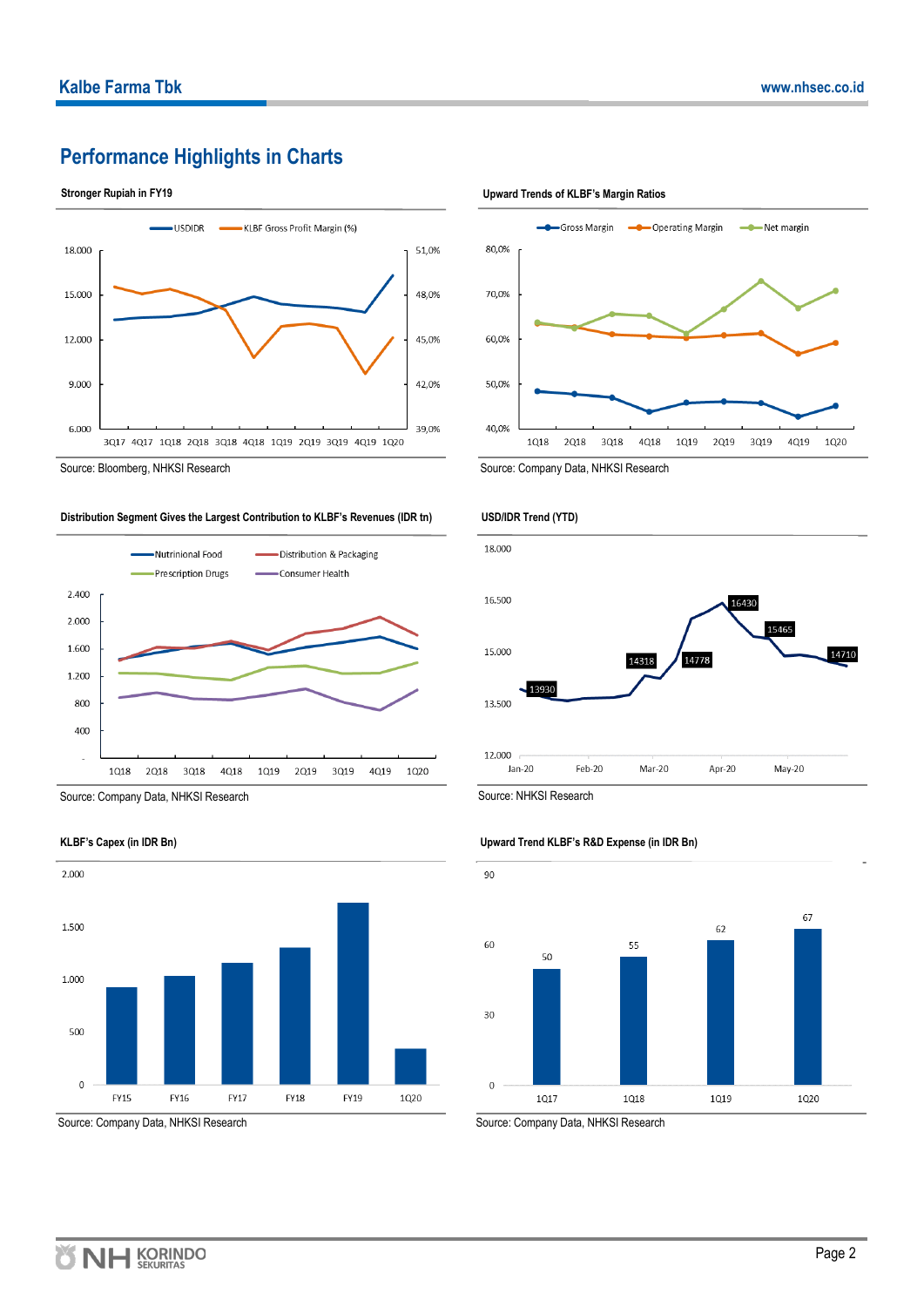#### **Valuation highlights in charts**

#### **3-year forward P/E band**



Source: Company Data, NHKSI Research

#### **Consensus of analyst recommendation**



Source: Bloomberg, NHKSI Research

#### **3-year dynamic forward P/E band**



Source: Company Data, NHKSI Research

**KLBF's Revenue Breakdown**

#### Consumer Nutritional Health Food 17,2% 27,6% Prescription Drugs  $24,1%$ Distribution & Logistic<br>31,1%

Source: Company Data, NHKSI Research

#### **Quarterly review**

|                      |       |       |       |       |        |                 | <b>1Q20</b> |        |                 |       |
|----------------------|-------|-------|-------|-------|--------|-----------------|-------------|--------|-----------------|-------|
|                      | 1Q19  | 2Q19  | 3Q19  | 4Q19  | Actual | <b>Estimate</b> | Y-Y         | Q-Q    | <b>Surprise</b> | 2Q20E |
| Income statement     |       |       |       |       |        |                 |             |        |                 |       |
| Net Sales            | 5,366 | 5,813 | 5,648 | 5,807 | 5,796  | 5,774           | 8.0         | $-0.2$ | 0.4%            | 6,146 |
| <b>Gross Profit</b>  | 2,498 | 2,679 | 2,587 | 2,480 | 2,617  | 2,667           | 4.8         | 5.5    | $-1.9%$         | 2,746 |
| <b>EBIT</b>          | 764   | 858   | 878   | 815   | 816    | 879             | 6.8         | 0.1    | $-7.1%$         | 779   |
| <b>EBITDA</b>        | 884   | 983   | 1,009 | 947   | 956    | 945             | 8.1         | 1.0    | 1.2%            | 901   |
| Net Profit           | 595   | 663   | 657   | 591   | 669    | 669             | 12.5        | 13.2   | 0.0%            | 630   |
| <b>Margin</b>        |       |       |       |       |        |                 |             |        |                 |       |
| Gross Margin         | 46.6  | 46.1  | 45.8  | 42.7  | 45.2   | 46.2            | $-1.4$      | 2.4    | $-2.2%$         | 44.7  |
| <b>EBIT Margin</b>   | 14.2  | 14.8  | 15.5  | 14.0  | 14.1   | 15.2            | $-0.2$      | 0.0    | $-7.5%$         | 12.7  |
| <b>EBITDA Margin</b> | 16.5  | 16.9  | 17.9  | 16.3  | 16.5   | 16.4            | 0.0         | 0.2    | 0.8%            | 14.7  |
| Net Profit Margin    | 11.1  | 11.4  | 11.6  | 10.2  | 11.5   | 11.6            | 0.5         | 1.4    | $-0.3%$         | 10.2  |

Unit: IDR bn, %, USD/ton

Source: Company Data, NHKSI Research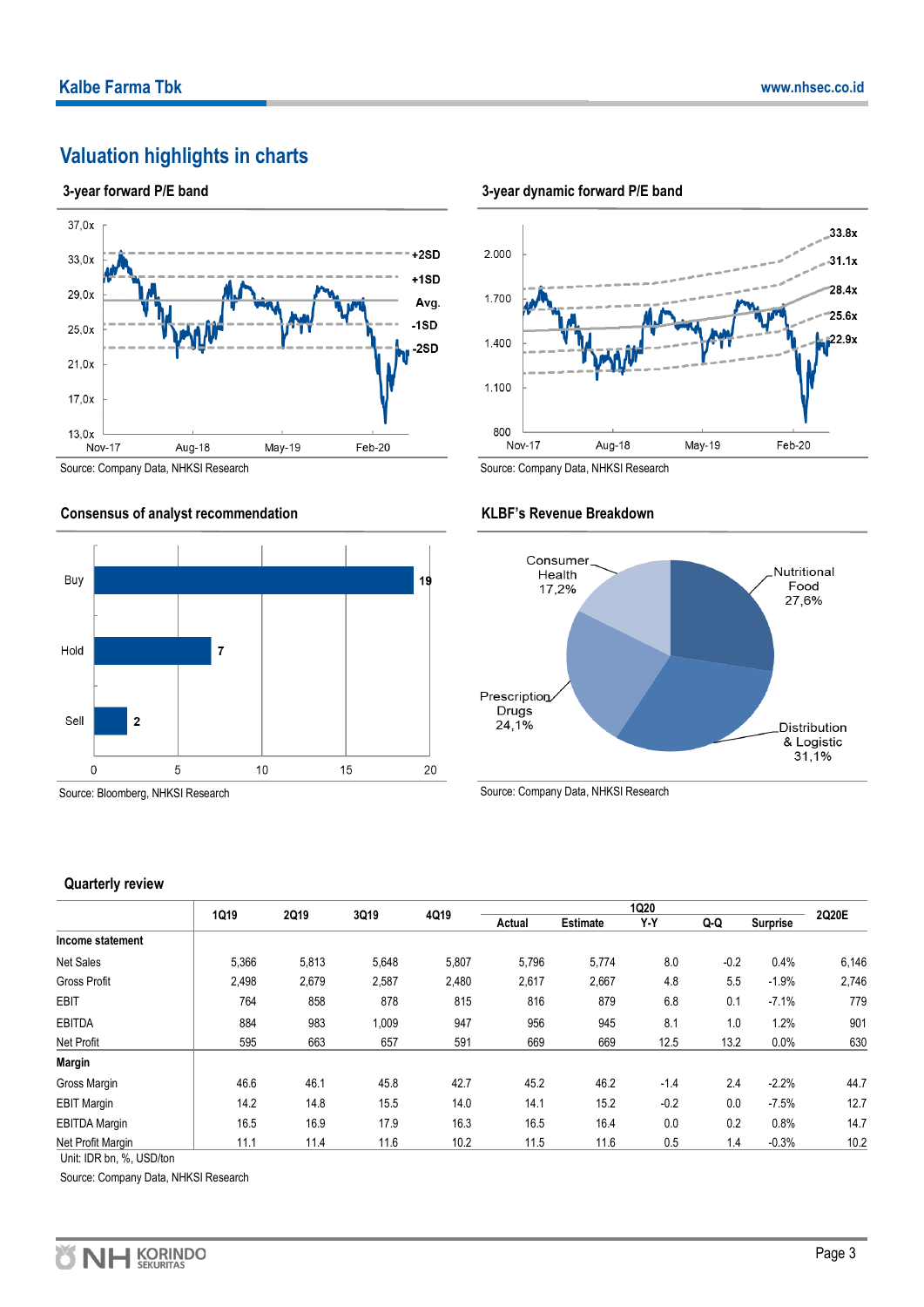#### **Company Overview**

- − PT Kalbe Farma Tbk (KLBF), founded in 1966, is a leading pharmaceutical company in Indonesia.
- − KLBF expands and transforms its businesses into an integrated healthcare solution embodied in its four welldiversified business divisions: Prescription Pharmaceutical (23% contribution), Consumer Health (17% contribution), Nutritionals (30% contribution), and Distribution & Logistics (30% contribution). All four divisions manage comprehensive portfolios of prescription pharmaceuticals and OTC drugs, energy drink and nutrition products, and a robust distribution business serving more than one million outlets across Indonesia's archipelago.
- − It has key subsidiaries, i.e. Bintang Toedjoe, Saka Farma, Enseval Putera Megatrading (EPMT IJ), Kalbe Morinaga, Sanghiang Perkasa, Kalbe Blackmores Nutrition, and Kalbe International Pte. Ltd.
- − KLBF shrewdly acknowledging disruptive tech. altering business operations ties cooperation with Grab Indonesia

|                            |                   | Asset | <b>Sales</b> | <b>Net Profit</b> | <b>Net Profit</b> | <b>Net Profit</b> | <b>ROE</b> | <b>P/E LTM</b> | P/BV |
|----------------------------|-------------------|-------|--------------|-------------------|-------------------|-------------------|------------|----------------|------|
| Company                    | <b>Market Cap</b> |       |              | <b>LTM</b>        | <b>Growth LTM</b> | Margin            |            |                |      |
| Indonesia                  |                   |       |              |                   |                   |                   |            |                |      |
| <b>Kalbe Farma</b>         | 4,771             | 1,463 | 1,629        | 182               | 4.8               | $11.2$            | 16.3       | 25.9           | 4.1  |
| Kimia Farma                | 476               | 1,325 | 665          | (1)               | N/A               | $-0.1$            | $-0.2$     | N/A            | 0.9  |
| India                      |                   |       |              |                   |                   |                   |            |                |      |
| Laurus Labs Ltd            | 671               | 498   | 401          | 36                | 172.25            | 9.0               | 15.3       | 19.8           | 2.9  |
| <b>Wockhardt Ltd</b>       | 375               | 1,085 | 401          | (6)               | 77.69             | $-1.5$            | $-1.6$     | N/A            | 1.1  |
| South Korea                |                   |       |              |                   |                   |                   |            |                |      |
| Hugel Inc                  | 1,503             | 775   | 166          | 31                | $-42.5$           | 18.7              | 5.1        | 47.4           | 2.5  |
| Bukwang Pharmaceutical Co  | 1,675             | 336   | 144          | (9)               | N/A               | $-6.5$            | $-3.2$     | N/A            | 6.8  |
| Daewoong Co Ltd            | 1,195             | 1,444 | 1,164        | 56                | 141.29            | 4.8               | 11.0       | 16.2           | 1.7  |
| Sam Chun Dang Pharm Co Ltd | 744               | 251   | 156          | 7                 | $-8.3$            | 4.7               | 5.6        | 101.0          | 5.5  |
| Taiwan                     |                   |       |              |                   |                   |                   |            |                |      |
| Center Laboratories Inc.   | 1,108             | 764   | 45           | 4                 | $-97,46$          | 9.9               | 1.0        | 195.6          | 2.4  |
| <b>Bangladesh</b>          |                   |       |              |                   |                   |                   |            |                |      |
| Renata Ltd                 | 1,066             | 292   | 286          | 47                | 21.6              | 16.4              | 21.9       | 23.1           | 46.3 |

#### **Asia pharmaceutical companies peers analysis**

Unit: IDR bn, %, X

Source: Bloomberg, NHKSI Research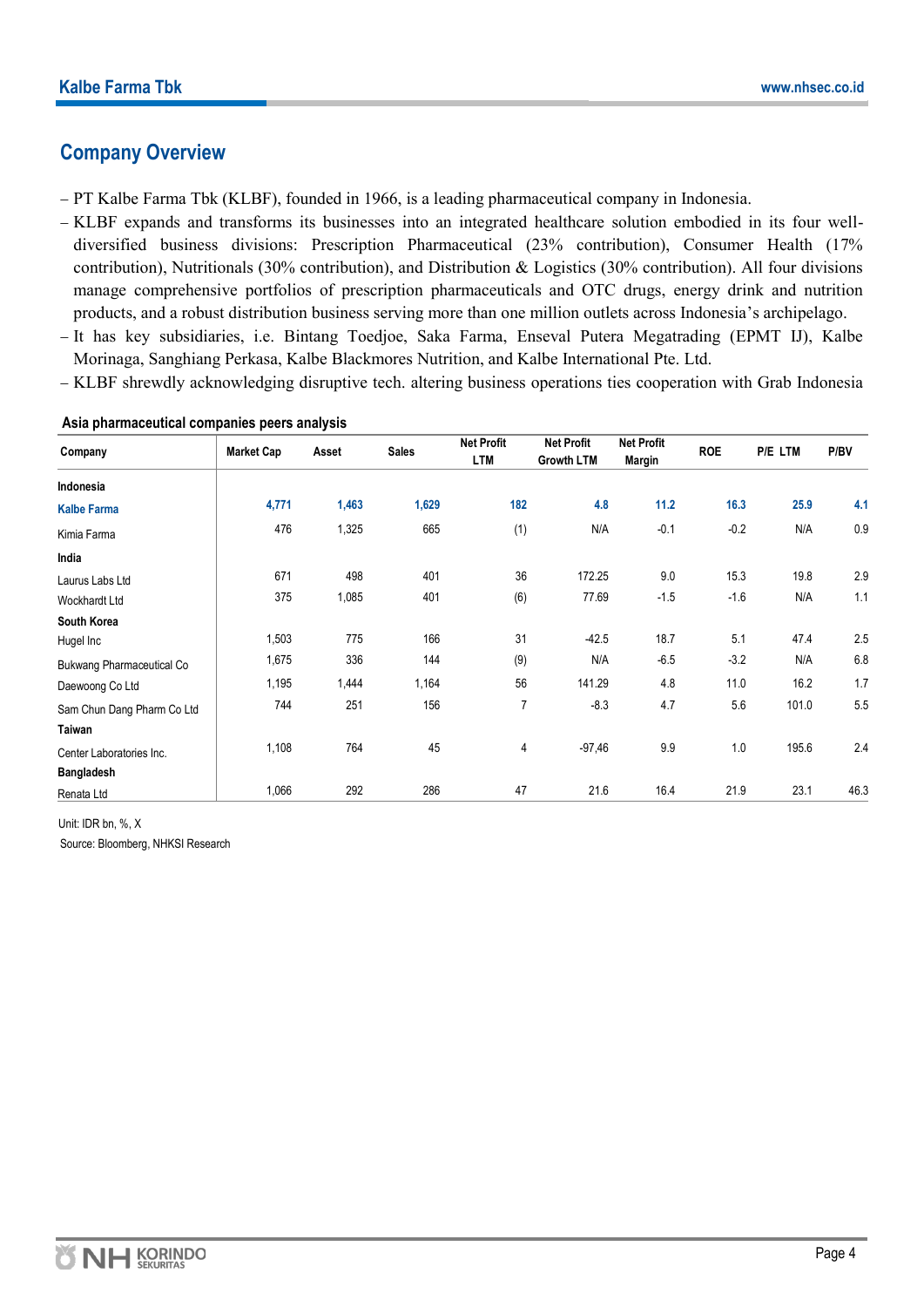#### **Summary of Financials**

|                           | <b>INCOME STATEMENT</b> |          |          |          |                           | <b>PROFITABILITY &amp; STABILITY</b> |          |          |          |
|---------------------------|-------------------------|----------|----------|----------|---------------------------|--------------------------------------|----------|----------|----------|
| (IDR bn)                  | 2019/12A                | 2020/12E | 2021/12E | 2022/12E |                           | 2019/12A                             | 2020/12E | 2021/12E | 2022/12E |
| <b>Net Sales</b>          | 22.633                  | 24.392   | 25,877   | 27.823   | <b>ROE</b>                | 15,0%                                | 14,6%    | 14,2%    | 13,8%    |
| Growth                    | 7.4%                    | 7.8%     | 6.1%     | 7.5%     | <b>ROA</b>                | 12,4%                                | 11,6%    | 11,4%    | 11,0%    |
| <b>COGS</b>               | (12.390)                | (13.561) | (14.641) | (15.896) | <b>ROIC</b>               | 14,1%                                | 12,9%    | 12,6%    | 12,2%    |
| <b>Gross Profit</b>       | 10.243                  | 10.832   | 11.236   | 11.926   | Cash Dividend (IDR bn)    | 1.219                                | 1.128    | 1.287    | 1.362    |
| Gross Margin              | 45,3%                   | 44,4%    | 43,4%    | 42,9%    | Dividend Yield            | 1,6%                                 | 1,7%     | 1,9%     | 2,1%     |
| <b>Operating Expenses</b> | (6.928)                 | (7.534)  | (7.711)  | (8.236)  | Payout Ratio              | 48,6%                                | 42,7%    | 46,1%    | 46,8%    |
| <b>EBIT</b>               | 3.315                   | 3.298    | 3.525    | 3.691    | <b>DER</b>                | 4,9%                                 | 6,9%     | 8,5%     | 8,6%     |
| <b>EBIT Margin</b>        | 14.6%                   | 13.5%    | 13.6%    | 13.3%    | Net Gearing               | 5,2%                                 | 7,3%     | $9.0\%$  | 9,0%     |
| Depreciation              | 508                     | 529      | 674      | 654      | LT Debt to Equity         | 3,9%                                 | 4,5%     | 8,3%     | 7,3%     |
| <b>EBITDA</b>             | 3.823                   | 3.827    | 4.199    | 4.345    | Capitalization Ratio      | 4,7%                                 | 6,5%     | 7,8%     | 7,9%     |
| <b>EBITDA Margin</b>      | 16,9%                   | 15,7%    | 16,2%    | 15,6%    | Equity Ratio              | 82,4%                                | 79,2%    | 79,8%    | 79,8%    |
| Interest Expenses         | (31)                    | (62)     | (102)    | (137)    | Debt Ratio                | 4,0%                                 | 5,5%     | 6.8%     | 6,9%     |
| <b>EBT</b>                | 3.397                   | 3.526    | 3.731    | 3.886    | <b>Financial Leverage</b> | 102,2%                               | 104,1%   | 99,3%    | 100,0%   |
| Income Tax                | (859)                   | (859)    | (852)    | (901)    | Current Ratio             | 435,5%                               | 340,8%   | 439,1%   | 407,5%   |
| Minority Interest         | (31)                    | (35)     | (37)     | (38)     | Par Value (IDR)           | 10                                   | 10       | 10       | 10       |
| <b>Net Profit</b>         | 2.507                   | 2.640    | 2.793    | 2.909    | Total Shares (mn)         | 46.875                               | 46.875   | 46.875   | 46.875   |
| Growth                    | 2.0%                    | 5,3%     | 5.8%     | 4,1%     | Share Price (IDR)         | 1.620                                | 1.410    | 1.410    | 1.410    |
| Net Profit Margin         | 11.1%                   | 10.8%    | 10.8%    | 10.5%    | Market Cap (IDR tn)       | 75,9                                 | 66,1     | 66,1     | 66,1     |

# Cash Dividend (IDR bn) 1.219 1.128 1.287 1.362 **INCOME STATEMENT PROFITABILITY & STABILITY**

# **BALANCE SHEET VALUATION INDEX**

| (IDR DN)                    | 2019/12A | 2020/12E | 2021/12E | 2022/12E |                   | 2019/12A | 2020/12E | 2021/12E | 2022/12E |
|-----------------------------|----------|----------|----------|----------|-------------------|----------|----------|----------|----------|
| Cash                        | 3.236    | 3.393    | 3.655    | 4.078    | Price /Earnings   | 30,3x    | 25,0x    | 23,7x    | 22,7     |
| <b>Receivables</b>          | 3.573    | 3.043    | 3.509    | 3.773    | Price /Book Value | 4,5x     | 3.7x     | 3,4x     | 3,1      |
| Inventories                 | 3.753    | 4.108    | 4.244    | 4.608    | Price/Sales       | 3.4x     | 2.7x     | 2,6x     | 2,4      |
| <b>Total Current Assets</b> | 11.223   | 12.231   | 13.140   | 14.168   | PE/EPS Growth     | 15.0x    | 4.7x     | 4,1x     | 5, 5     |
| Net Fixed Assets            | 7.666    | 9.226    | 10.022   | 10.926   | EV/EBITDA         | 19.5x    | 17.0x    | 15.5x    | 14, 9    |
| Other Non Current Assets    | 1.376    | 1.398    | 1.409    | 1.415    | EV/EBIT           | 22.5x    | 19.7x    | 18.5x    | 17,6     |
| <b>Total Assets</b>         | 20.265   | 22.855   | 24.571   | 26.509   | EV (IDR bn)       | 74.428   | 64.967   | 65.124   | 64.853   |
| Payables                    | 1.216    | 1.579    | 1.480    | 1.607    | Sales CAGR (3-Yr) | 5.3%     | 6,5%     | 7.1%     | 7,1%     |
| ST Bank Loan                | 169      | 426      | 37       | 283      | EPS CAGR (3-Yr)   | 2,9%     | 3,2%     | 4,4%     | 5,1%     |
| LT Debt                     | 648      | 823      | 1.630    | 1.536    | Basic EPS (IDR)   | 53       | 56       | 60       | 62       |
| <b>Total Liabilities</b>    | 3.559    | 4.756    | 4.967    | 5.357    | Diluted EPS (IDR) | 53       | 56       | 60       | 62       |
| Capital Stock & APIC        | 435      | 435      | 435      | 435      | BVPS (IDR)        | 356      | 386      | 418      | 451      |
| <b>Retained Earnings</b>    | 15.361   | 16.646   | 18.152   | 19.699   | Sales PS (IDR)    | 483      | 520      | 552      | 594      |
| <b>Shareholders' Equity</b> | 16.706   | 18.099   | 19.604   | 21.151   | DPS (IDR)         | 26       | 24       | 27       | 29       |

| (IDR bn)                    | 2019/12A | 2020/12E | 2021/12E | 2022/12E |                   | 2019/12A | 2020/12E | 2021/12E | 2022/12E |
|-----------------------------|----------|----------|----------|----------|-------------------|----------|----------|----------|----------|
| Cash                        | 3.236    | 3.393    | 3.655    | 4.078    | Price /Earnings   | 30,3x    | 25.0x    | 23.7x    | 22,7x    |
| Receivables                 | 3.573    | 3.043    | 3.509    | 3.773    | Price /Book Value | 4.5x     | 3,7x     | 3,4x     | 3,1x     |
| Inventories                 | 3.753    | 4.108    | 4.244    | 4.608    | Price/Sales       | 3.4x     | 2.7x     | 2,6x     | 2,4x     |
| <b>Total Current Assets</b> | 11.223   | 12.231   | 13.140   | 14.168   | PE/EPS Growth     | 15.0x    | 4.7x     | 4.1x     | 5,5x     |
| Net Fixed Assets            | 7.666    | 9.226    | 10.022   | 10.926   | EV/EBITDA         | 19,5x    | 17.0x    | 15.5x    | 14,9x    |
| Other Non Current Assets    | 1.376    | 1.398    | 1.409    | 1.415    | EV/EBIT           | 22.5x    | 19.7x    | 18.5x    | 17.6x    |
| <b>Total Assets</b>         | 20.265   | 22.855   | 24.571   | 26.509   | EV (IDR bn)       | 74.428   | 64.967   | 65.124   | 64.853   |
| Payables                    | 1.216    | 1.579    | 1.480    | 1.607    | Sales CAGR (3-Yr) | 5,3%     | 6,5%     | 7.1%     | 7,1%     |
| ST Bank Loan                | 169      | 426      | 37       | 283      | EPS CAGR (3-Yr)   | 2,9%     | 3.2%     | 4,4%     | 5,1%     |
| LT Debt                     | 648      | 823      | 1.630    | 1.536    | Basic EPS (IDR)   | 53       | 56       | 60       | 62       |
| Total Liabilities           | 3.559    | 4.756    | 4.967    | 5.357    | Diluted EPS (IDR) | 53       | 56       | 60       | 62       |
| Capital Stock & APIC        | 435      | 435      | 435      | 435      | BVPS (IDR)        | 356      | 386      | 418      | 451      |
| Retained Earnings           | 15.361   | 16.646   | 18.152   | 19.699   | Sales PS (IDR)    | 483      | 520      | 552      | 594      |
| Shareholders' Fquity        | 16.706   | 18.099   | 19.604   | 21.151   | DPS (IDR)         | 26       | 24       | 27       | 29       |

|                     | <b>CASH FLOW STATEMENT</b> |          |          |          | <b>OWNERSHIP</b> |                             |      |
|---------------------|----------------------------|----------|----------|----------|------------------|-----------------------------|------|
| (IDR bn)            | 2019/12A                   | 2020/12E | 2021/12E | 2022/12E | By Geography     | % Shareholders              | %    |
| Operating Cash Flow | 2.674                      | 2.869    | 2.613    | 3.196    | Indonesia        | 81.8 Gira Sole Prima        | 10.2 |
| Investing Cash Flow | (1.940)                    | (1.918)  | (1.481)  | (1.564)  | United States    | 7,0 Santa Seha Sanadi       | 9,9  |
| Financing Cash Flow | (636)                      | (724)    | (870)    | (1.209)  | United Kingdom   | 3.3 Diptanala Bahana        | 9.5  |
| Net Changes in Cash | 98                         | 226      | 262      | 423      | Canada           | 2,4 Lucasta Murni Cemerlang | 9,5  |

Source: Company Data, NHKSI Research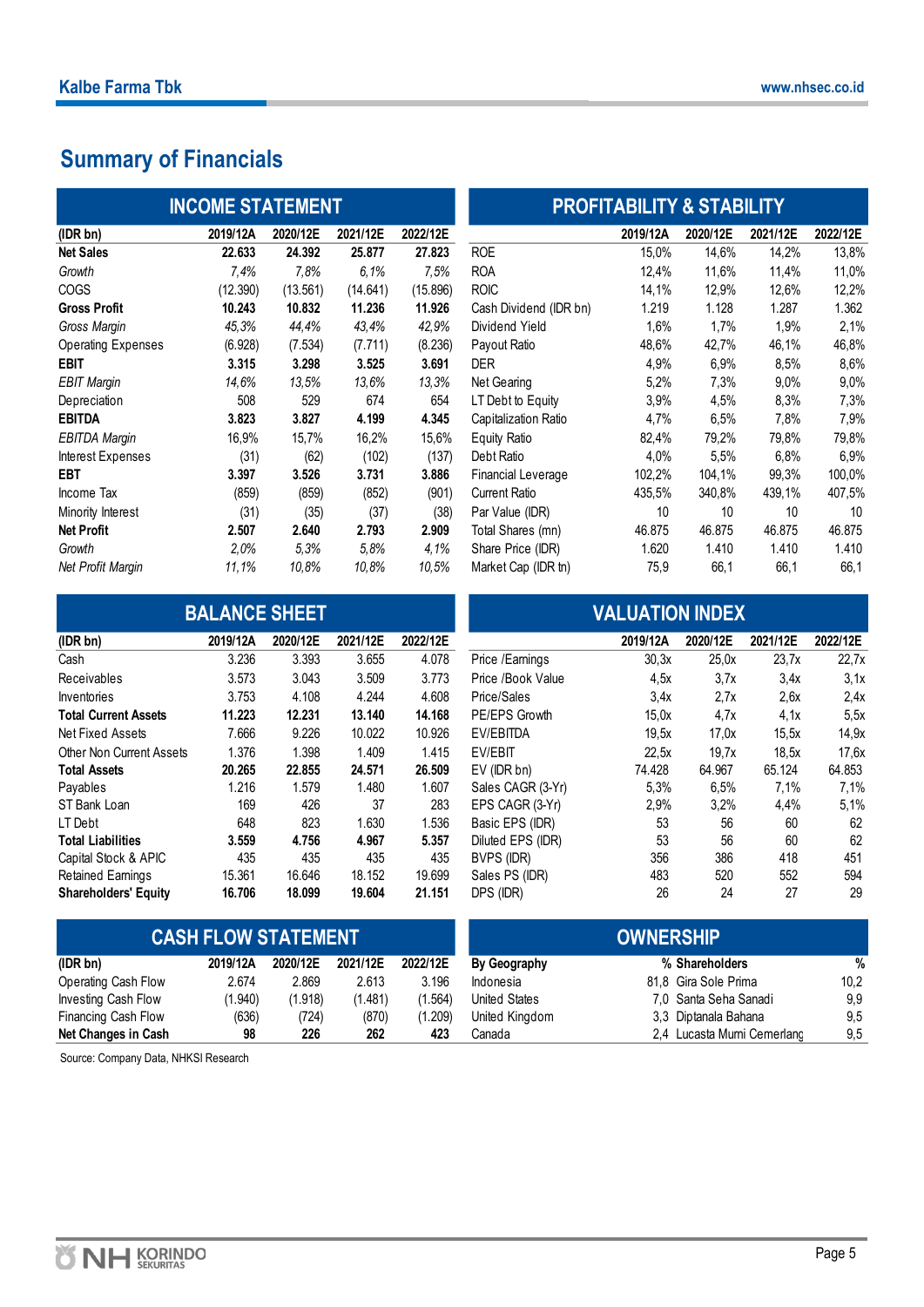## 2.000 KLBF IJ Equity - Target Price



| Closing and target price update                       |                         | Rating and target price update |                     |                  |  |  |
|-------------------------------------------------------|-------------------------|--------------------------------|---------------------|------------------|--|--|
| 2.000<br>-KLBF IJ Equity<br>Target Price              | Date                    | Rating                         | <b>Target price</b> | <b>Consensus</b> |  |  |
|                                                       | 2019.04.15              | Buy                            | IDR1,730 (12M)      | IDR1,543         |  |  |
|                                                       | 2019.08.19              | Hold                           | IDR1,730 (12M)      | IDR1,565         |  |  |
| 1.600                                                 | 2019.11.22              | Buy                            | IDR1,780 (12M)      | <b>IDR1,737</b>  |  |  |
| 15.6%                                                 | 2020.03.06              | Buy                            | IDR1,430 (12M)      | <b>IDR1,587</b>  |  |  |
| 1.200                                                 | 2020.06.04              | Buy                            | IDR1,630 (12M)      | <b>IDR1,491</b>  |  |  |
|                                                       |                         |                                |                     |                  |  |  |
| 800                                                   |                         |                                |                     |                  |  |  |
| <b>Jul-19</b><br>Oct-19<br>Apr-19<br>Jan-20<br>Apr-20 |                         |                                |                     |                  |  |  |
| Source: NHKSI Research                                | Source: MHKSI Pessearch |                                |                     |                  |  |  |

#### **NHKS stock ratings**

- Based on a stock's forecasted absolute return over a period of 12 months from the date of publication.
- Buy: greater than +15%, Hold: -15% to +15%, Sell: less than -15%.
- This document is strictly confidential and is being supplied to you solely for your information. The recipients of this report must make their own independent decisions regarding any securities or financial instruments mentioned herein. This document may not be quoted, reproduced, exhibited, redistributed, transmitted, edited, translated, or published, in whole or in part, for any purpose without notice. Any failure to comply with this restriction may constitute a violation of civil or criminal laws.